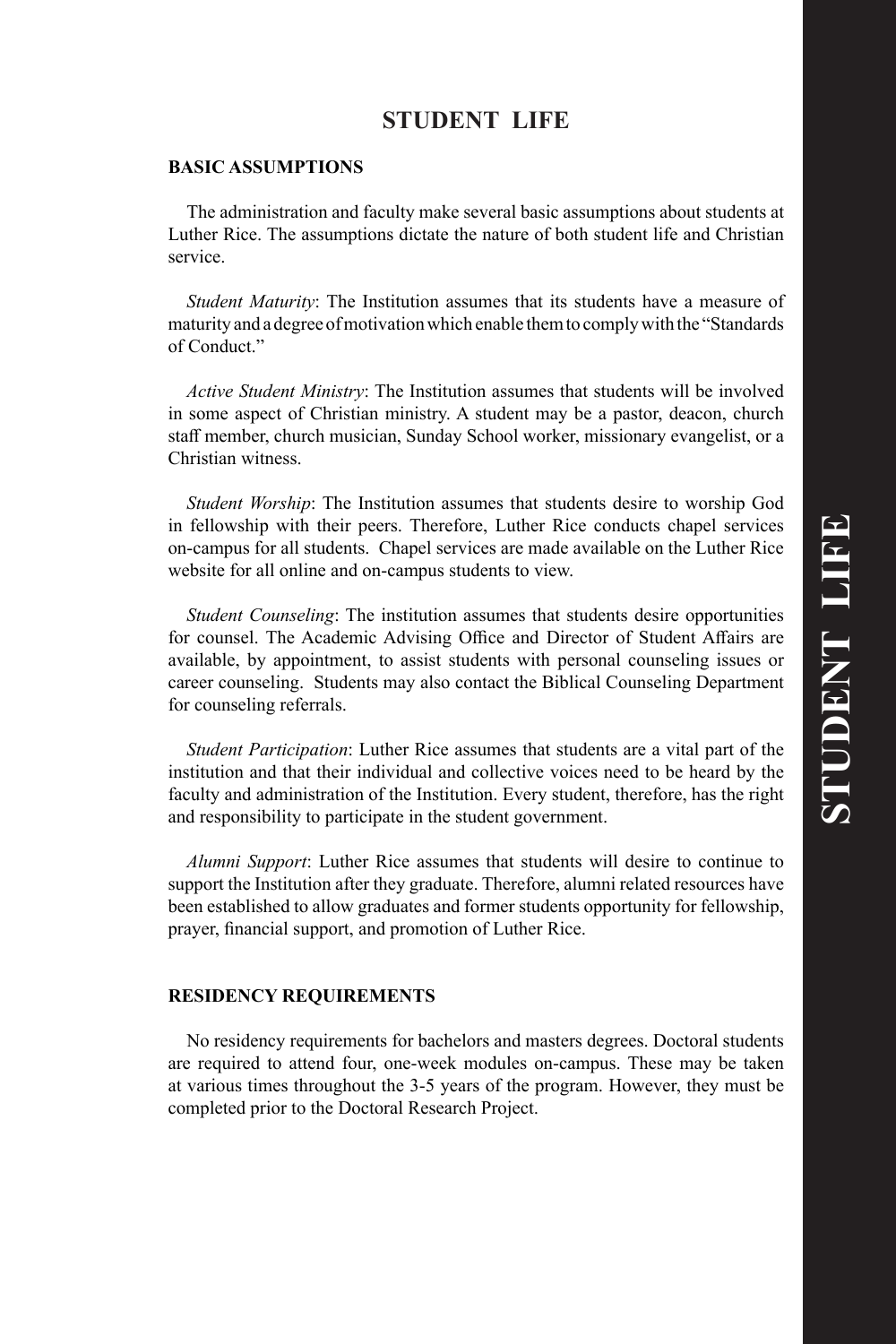#### **STUDENT RIGHTS AND RESPONSIBILITIES**

The mission of Luther Rice College and Seminary is to serve the church by providing biblically-based on-campus and distance education to Christian men and women for ministry with an end to granting undergraduate and graduate degrees.

In pursuit of our purpose, we seek to cultivate an institutional environment of Christian excellence through which vital core competencies and values are inculcated in each student. The Luther Rice educational experience is designed to transfer to the student all the vital competencies required of twenty-first-century Christian leaders.

Students have a right to expect an educational experience that seeks to balance rights and responsibilities in the support of the values expressed in the institution's mission and have a responsibility to conduct themselves in a manner consistent with these values. Student rights and responsibilities include:

- The right to an educational experience that is free from harassment and discrimination.
- The right to request Luther Rice College and Seminary to make reasonable accommodation to meet the needs of any student with a disability.
- The right to file a formal complaint or grievance regarding any aspect of their experience at the institution.
- The rights afforded to students through the Family Educational Rights and Privacy Act (FERPA) concerning their educational records
- The responsibility to uphold and maintain an honest academic environment. Integrity should guide conduct and decisions related to academic work and all credit-bearing classes, including on-campus and online classes.
- The responsibility to adhere to the Standards of Conduct

The policies and procedures of Luther Rice College and Seminary are designed to support these principles in practice.

The Student Handbook is meant to help explain the rights and responsibilities intended to help support the educational experience at Luther Rice College and Seminary. Students enrolled are responsible for being aware of the policies and procedures outlined within the Student Handbook and Catalog.

The Catalog and Student Handbook are reviewed each academic year and updated versions including any necessary changes are made available to students and the entire Luther Rice community. Policies, procedures, and practices may change at any time. If changes are made during the academic year, students will be informed of changes in writing.

Student Rights and Responsibilities are designed to meet the Luther Rice mission and the needs of all Luther Rice students, regardless of degree level, location, or mode of delivery (online or on-campus). Student Rights and Responsibilities are widely disseminated to the Luther Rice community via this catalog, the Luther Rice Student Handbook, and the Luther Rice website. For a comprehensive review of Student Rights and Responsibilities, refer to the Luther Rice Student Handbook. Students with questions concerning Student Rights and Responsibilities are encouraged to contact the Director of Student Affairs at StudentServices@LutherRice.edu.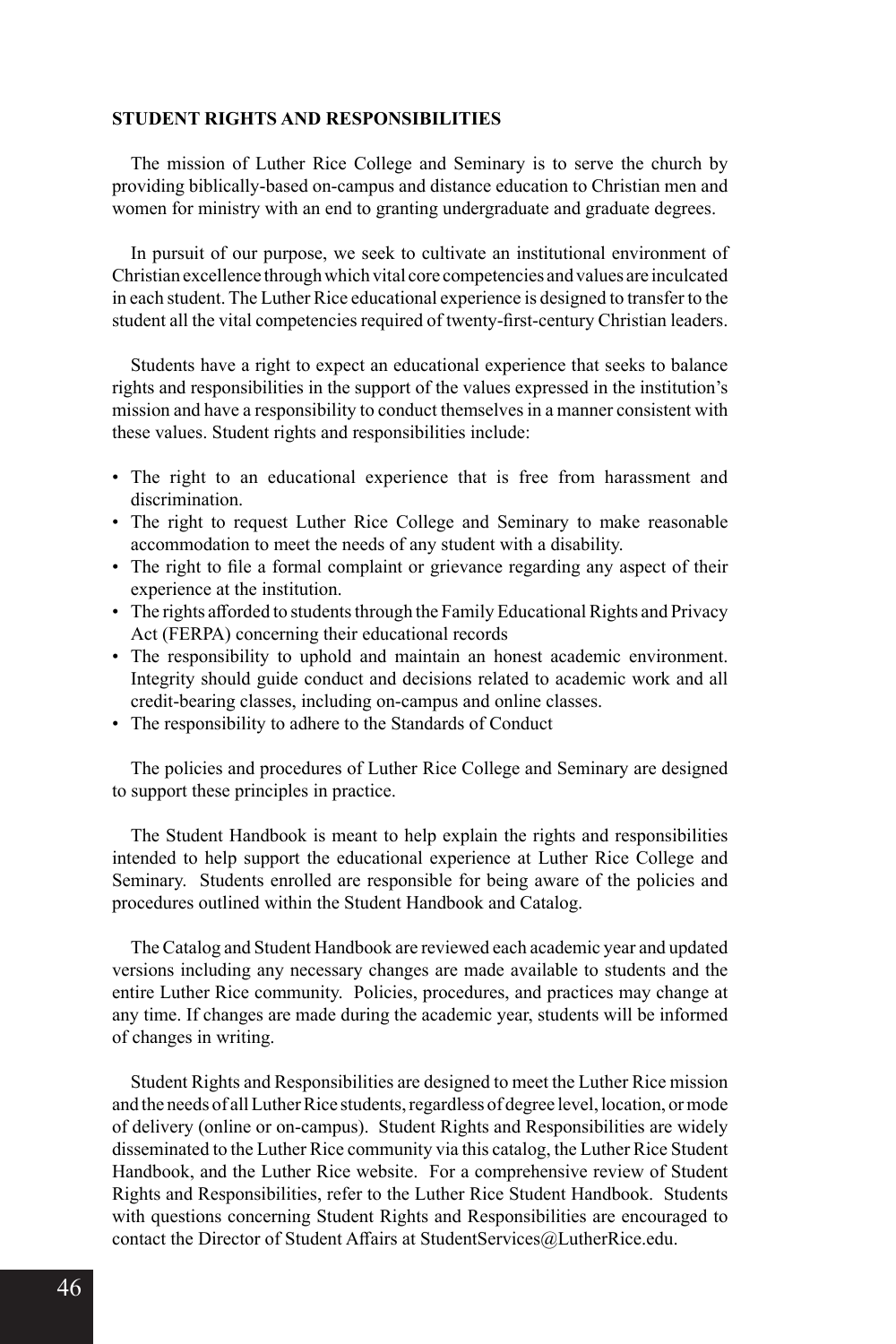#### **Standards of Conduct**

In a changing world, it is imperative that all Christians be reminded that the Bible, as the revelation of God's truth, must determine not only one's doctrinal beliefs, but also one's lifestyle. A Christian has an unchanging standard, the Word of God.

The Luther Rice *Standards of Conduct* are based upon the teachings and principles of Scripture, and seek to develop the student's personal holiness and discipline exemplified in a lifestyle glorifying to God. Luther Rice offers educational excellence designed to cultivate a student's total growth and development in preparation for Christian ministry. We are interested in imparting spiritual knowledge and teaching biblical values, both of which promote the tradition of conservative, evangelical, and fundamental local churches. We are also dedicated to nurturing an exemplary lifestyle for our students.

The Luther Rice Board of Trustees, administration, staff, and faculty have committed to Luther Rice the highest standards of Christian conduct required to fulfill our stated mission. The following *Standards of Conduct* are intended to guide students who matriculate at Luther Rice. All Luther Rice students are required to adhere to the *Standards of Conduct* and to indicate so on the application for admission.

# **Standards of Conduct Student Affidavit**

I understand that preparation for Christian work requires my personal commitment to the Lord Jesus Christ and separation from sin. I further realize that as a Luther Rice student, I represent the Lord Jesus Christ as well as the Institution.

I am aware that the Scriptures prohibit certain behaviors and attitudes such as stealing, lying, gossiping, backbiting, profane language, drunkenness, drug abuse, sexual immorality, occult practices, cheating, lust pride, bitterness, jealousy, and an unforgiving spirit. In addition, I understand that certain types of activities are questionable and I will avoid these activities for testimony's sake.

Therefore, as a member of the Luther Rice family, I pledge myself without reservation to the following lifestyle commitments:

- 1. Adhere to the Luther Rice *Standards of Conduct*;
- 2. Strive for excellence in academics and in all that I do;
- 3. Submit to the authority of the Scriptures and the Holy Spirit's control in matters of faith and conduct;
- 4. Cooperate respectfully with those in authority at the Institution, which includes refraining from derogatory/threatening/cursing statements in any form to faculty/ staff/students or any behavior that be of a disruptive trend;
- 5. Participate actively in promoting the cause of Christ, including endeavoring to win others to faith in Him;
- 6. Refrain from behavior that will bring reproach upon the Lord's name and offend others;
- 7. Avoid the deeds of the flesh: "Adultery, fornication, uncleanness, lasciviousness, idolatry, witchcraft, hatred, variance, emulations, wrath, strife, seditions, heresies, envyings, murders, drunkenness, revelings, and such like" (Gal 5.19-21).
- 8. Maintain a personal appearance and dress which will honor Christ. I understand that the Luther Rice *Standards of Conduct* are to guide my behavior both on and off campus for the time I am enrolled at Luther Rice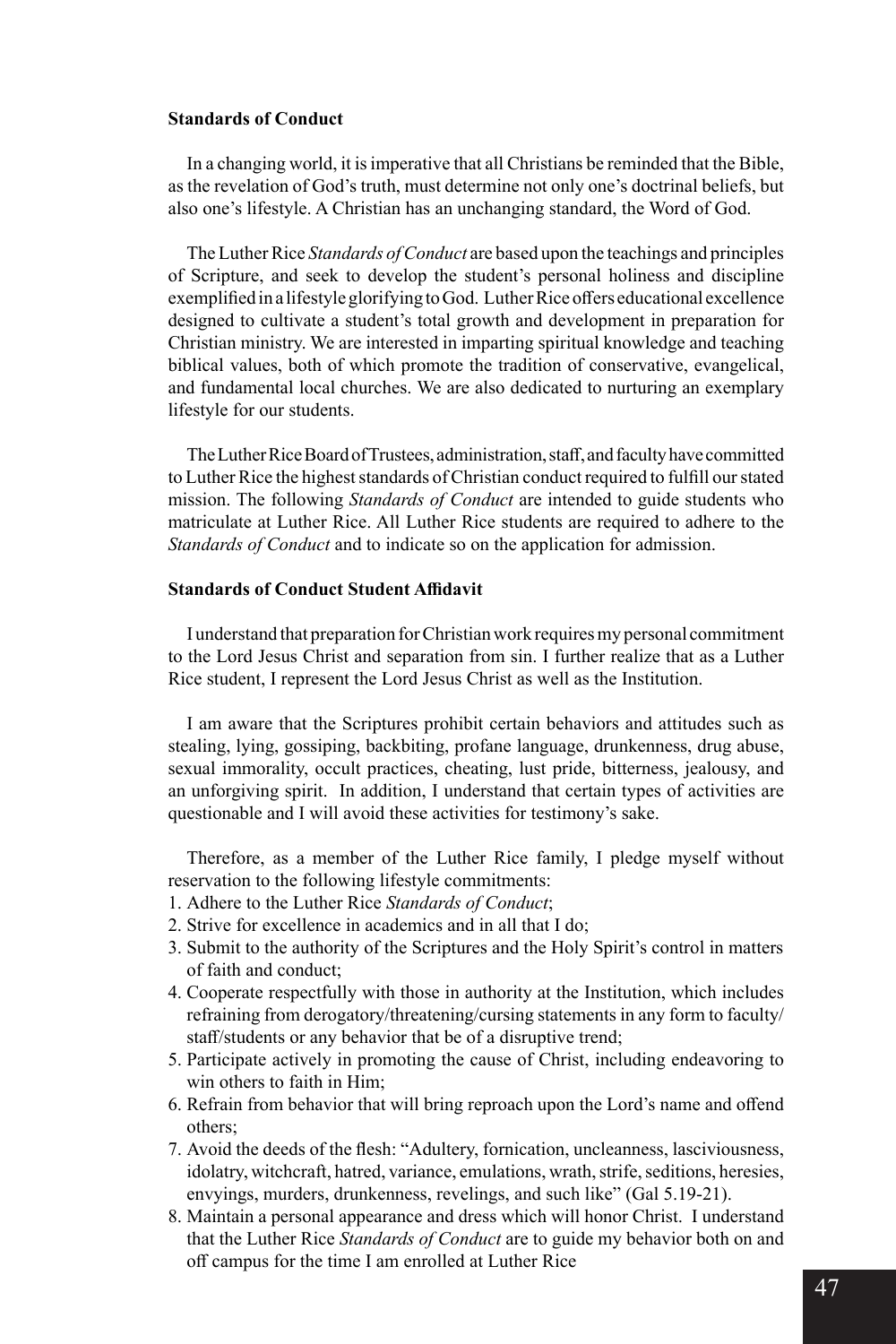While the Institution recognizes that personal preferences differ and that every member of the Institution community might not agree with every detail of these standards, I must honorably adhere to them. Such an attitude on my part is one of the ways I can develop Christian discipline, exhibit Christian maturity, and demonstrate the love of Christ in concern, for both the integrity of the Institution and the welfare of other believers.

I agree that any failure to abide by the Luther Rice *Standards of Conduct* can lead to discipline and/or dismissal from the Institution at the Administration's discretion.

# **Academic Integrity**

All Luther Rice students have a responsibility to uphold and maintain an honest academic environment. Integrity should guide conduct and decisions related to academic work and all credit bearing classes, including on-campus and online classes. See page 61 for details, definitions, and violation consequences.

#### **ADA Accommodations**

Luther Rice supports the tenets and spirit of the Americans with Disabilities Act of 1990 (ADA) and Section 504 of the Rehabilitation Act of 1973. It is the responsibility of the student to inform the institution of any disabilities, physical and/or mental, which might in any way affect the student's academic progress. Luther Rice will make reasonable accommodation to meet the needs of any student with a disability. Please contact the Director of Student Affairs for a Disability Accommodation Form at StudentServices@LutherRice.edu.

#### **Drug Use**

Luther Rice requires that its campus, employees, and students be drug free. The institution, including all departments and affiliated institutions within it, expressly prohibits the unlawful manufacture, distribution, dispensation, possession, or use of a controlled substance on the campus and premises. Violation of this policy will result in the immediate dismissal from Luther Rice of any student involved in these activities. Any student using alcohol or participating in the unlawful possession, use, or distribution of drugs while on the properties owned or used by Luther Rice will be immediately dismissed. In addition, students involved in such illegal activities are subject to legal prosecution under federal, state, and local law and may be liable for personal injuries or property damage that occur when participating in the above activities.

Luther Rice also considers tobacco to be habit-forming and addictive and strictly prohibits smoking (including electronic cigarettes) or the usage of other tobacco substances while on campus or while attending other institution related activities.

#### **Harassment**

Luther Rice is committed to providing learning and working environments that are free from harassment.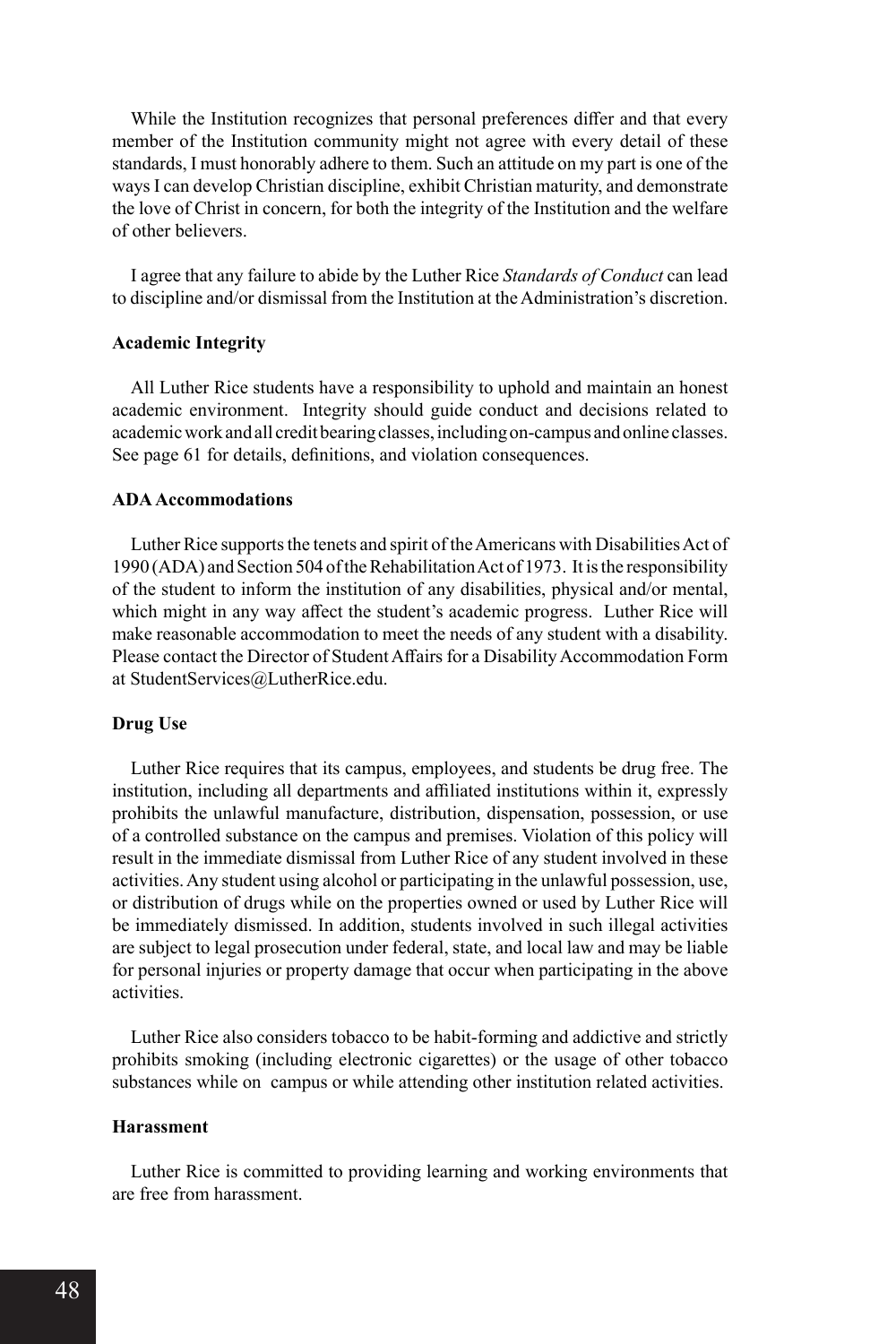### *Sexual Harassment*

In keeping with this commitment, unlawful harassment, including sexual harassment, is strictly prohibited. Harassment is defined as unwelcome or unsolicited verbal, physical, or visual contact that creates an intimidating, hostile, or offensive environment.

#### *Racial Harassment*

Racial harassment includes any behavior or form of communication that does not reflect the biblical principle that all people are made in God's image and are equal in value. Racial harassment includes physical, verbal, and non-verbal intimidation as well as the use of racial/ethnic slurs or symbols.

#### *Hazing*

Luther Rice strictly prohibits hazing. To haze means to subject a student to an activity that is likely to endanger the physical health and/or mental health of a student, regardless of the student's willingness to participate in such activity. Hazing is prohibited specifically as a condition or precondition of gaining acceptance, membership, office or other status in a student organization.

#### *Sexual Discrimination*

Our belief is that all people are created in the image of God. Therefore, Luther Rice does not unlawfully discriminate on the basis of sex in education programs or activities, including recruitment, admissions, extracurricular activities, discipline, distribution of institutional resources, hiring practices, employment, and promotion. Sexual discrimination includes any acts of sexual violence, sexual assault, and sexual harassment.

Subject to the Luther Rice Title IX Policies and Procedures, any student who feels they have been subjected to such treatment should immediately report it to the Luther Rice Title IX Coordinator. For more information concerning the Luther Rice Title IX Policies and Procedures and coordinator (including a Title IX training video), please visit the Luther Rice website https://www.lutherrice.edu/students/ campus-safety.cms.

#### **Image Use and Solicitation**

Your attendance at Luther Rice implies permission for Luther Rice and personnel or agencies authorized by them to reproduce your image, likeness, or voice in connection with any recorded display or reproduction of Luther Rice events and in post event publicity, Luther Rice publicity, and publicity for other such events as sponsored by Luther Rice. No student may use the name of Luther Rice in the solicitation of gifts from persons or agencies off campus without the written permission of Luther Rice administration. Unauthorized solicitation and/or selling on campus property are explicitly prohibited. Students wanting to use classroom space during non-classroom hours or to post any signs on walls or bulletin boards must obtain permission from the Director of Student Affairs.

### **Student Discipline**

The breaking of institutional policies, including the Standards of Conduct, can result in disciplinary action taken against the student. For more details and procedures,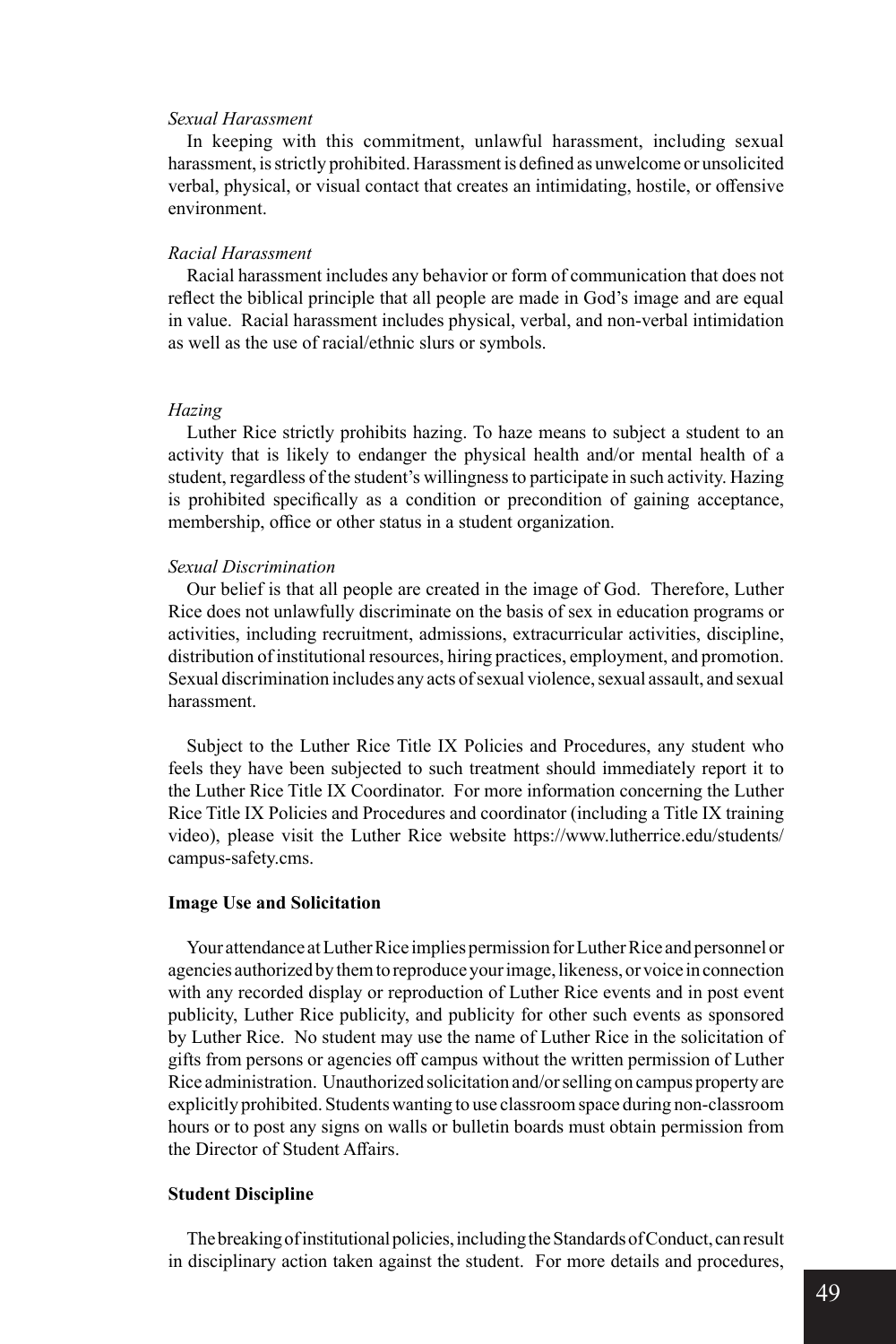refer to the Luther Rice Student Handbook. Violations of the criminal and civil codes of the United States and of state laws can also result in disciplinary action. Disciplinary action can range from temporary probation to permanent expulsion from Luther Rice. The Executive Vice President, or an appropriate representative, will be responsible for recommending the discipline to be taken after consultation with the student and other Luther Rice faculty/staff who may be involved in or aware of the incident. The student may appeal in accordance to the "Student Grievance Policy and Non-Academic Appeals" if he is dissatisfied with the disciplinary actions taken.

#### **Student Grievance Policy and Non-Academic Appeals Process**

Luther Rice students who have a complaint or grievance regarding any aspect of their experience at the institution should follow the steps below. All requests will be handled confidentially.

1. In accordance with the teaching of Jesus (Matthew 18), the student who has a grievance should first try to resolve the issue with the party or parties involved. This may be done through written correspondence, by phone, or in a face-to-face meeting. If the issue is satisfactorily resolved by such a process, no other action is required. 2. If the issue is not resolved to the student's satisfaction, the student shall submit the complaint in writing to studentservices@LutherRice.edu or mail it to Luther Rice Student Affairs, 3038 Evans Mill Road, Lithonia, Georgia 30038. The complaint must include detailed information, including specific dates, times, and the people involved. The complaint must also include an account of how the student has sought to resolve the issue up to this point (including copies of all correspondence to and from the parties involved).

3. The complaint will be addressed by a panel of 3 Luther Rice representatives. The panel is assigned by the Executive Vice President and may include 1 student representative. The panel will review the complaint and send a determination to the student within 7 business days. For matters of confidentiality, the student may request to bypass the panel and appeal directly to the Executive Vice President.

4. If the issue is still not resolved to the student's satisfaction following the panel's decision, he or she shall address a written appeal via email or mail to the Executive Vice President. The Executive Vice President will review the complaint and send a determination to the student within 7 business days. The decision of the Executive Vice President is final. If the complaint concerns the Executive Vice President, the Vice President for Academic Affairs will assume the responsibilities of the Executive Vice President.

Any student who wishes to appeal a grade that has been recorded to his or her transcript may, within 30 days of the grade being posted, follow the procedure detailed under the Academic Appeal section of this catalog. Files containing grievance issues are maintained in either the office of the Vice President for Academic Affairs or the office of the Executive Vice President.

Students not satisfied with the decisions of the Luther Rice administration have the freedom to contact the accrediting agencies listed below. Contact information follows: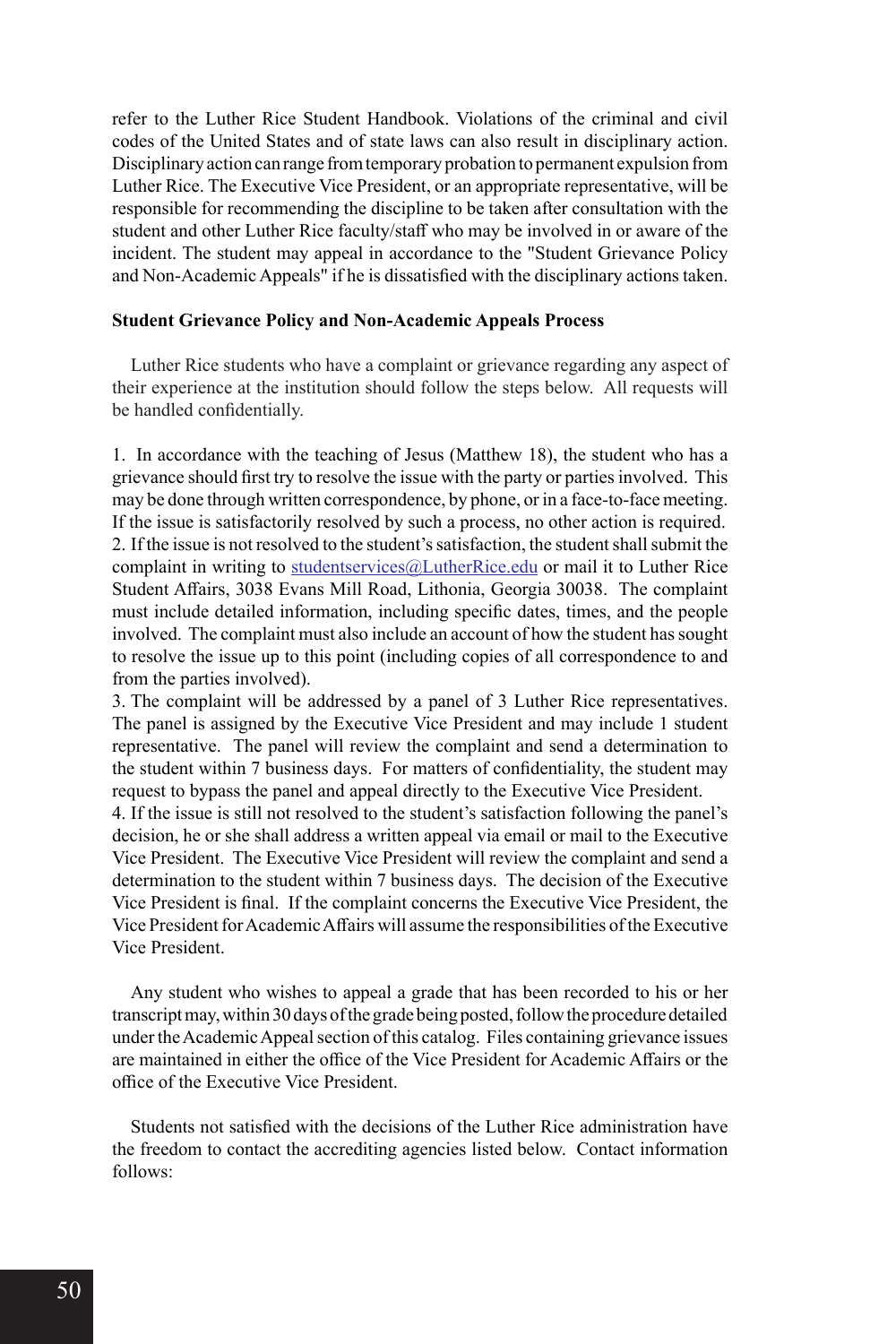Southern Association of Colleges and Schools Commission on Colleges (SACSCOC) 1866 Southern Lane, Decatur, GA 30033-4097 404-679-4500 www.sacscoc.org

Association of Biblical Higher Education (ABHE) 5850 T. G. Lee Blvd., Suite 130, Orlando, FL 32822 407-207-0808 -- info@abhe.org

Transnational Association of Christian Colleges and Schools (TRACS) 15935 Forest Road, Forest, VA 24551 434-525-9539 -- info@tracs.org

# **Student Records**

The Family Educational Rights and Privacy Act (FERPA) affords students certain rights with respect to their education records:

1) The right to inspect and review the student's education records within 45 days of the day the Institution receives a request for access. Students should submit to the Registrar, Dean, head of the academic department, or other appropriate official, written requests that identify the record(s) they wish to inspect. The Institution official will make arrangements for access and notify the student of the time and place where the records may be inspected. If the records are not maintained by the Institution official to whom the request was submitted, that official shall advise the student of the correct official to whom the request should be addressed.

2) The right to request the amendment of the student's education records that the student believes are inaccurate or misleading. Students may ask the Institution to amend a record that they believe is inaccurate or misleading. They should write the Institution official responsible for the record, clearly identify the part of the record they want changed, and specify why it is inaccurate or misleading. If the Institution decides not to amend the record as requested by the student, the Institution will notify the student of the decision and advise the student of his or her right to a hearing regarding the request for amendment. Additional information regarding the hearing procedures will be provided to the student when notified of the right to a hearing.

3) The right to consent disclosures of personally identifiable information contained in the student's education records, except to the extent that FERPA authorizes disclosure without consent. One exception which permits disclosure without consent is disclosure to institution officials with legitimate education interests. An institution official is a person employed by the Institution in an administrative, supervisory, academic or research, or support staff position (including law enforcement unit personnel and health staff); a person or company with whom the Institution has contracted (such as an attorney, auditor, or collection agent); a person serving on the Board of Trustees; or a student serving on an official committee, such as a disciplinary or grievance committee, or assisting another institution official in performing his or her tasks. An Institution official has a legitimate educational interest if the official needs to review an education record in order to fulfill his or her professional responsibility. Upon request, the Institution discloses education records without consent to officials of another institution in which a student seeks or intends to enroll.